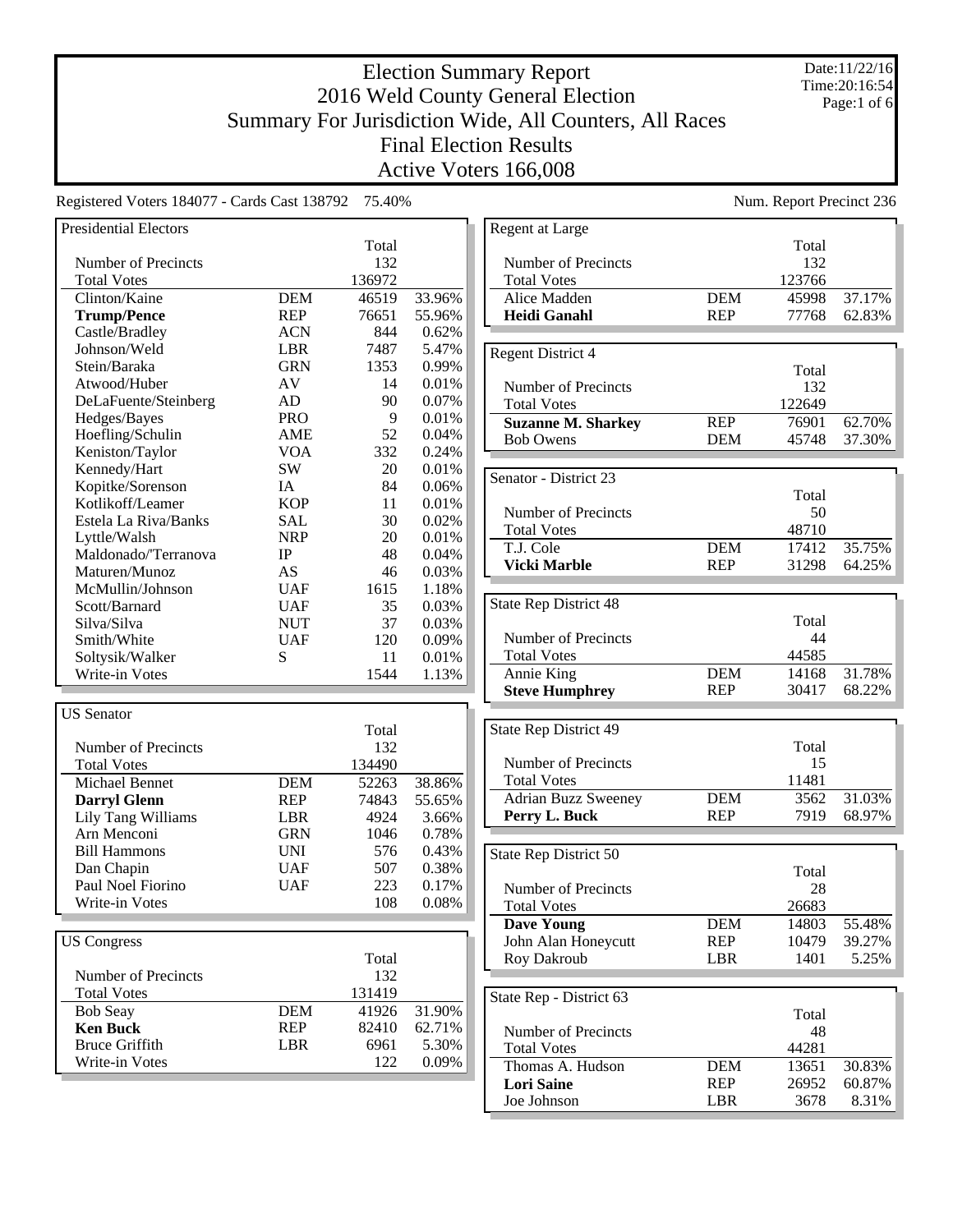Date:11/22/16 Time:20:16:54 Page:2 of 6

|                                                  |            |        |               | Active Voters 166,008           |                          |              |
|--------------------------------------------------|------------|--------|---------------|---------------------------------|--------------------------|--------------|
| Registered Voters 184077 - Cards Cast 138792     |            | 75.40% |               |                                 | Num. Report Precinct 236 |              |
| Dist Attorney - 19th Judicial District           |            |        |               | Dacono Council                  |                          |              |
|                                                  |            | Total  |               |                                 | Total                    |              |
| Number of Precincts                              |            | 132    |               | Number of Precincts             | 4                        |              |
| <b>Total Votes</b>                               |            | 99480  |               | <b>Total Votes</b>              | 2271                     |              |
| <b>Michael J. Rourke</b>                         | <b>REP</b> |        | 99480 100.00% | <b>Bobby Mauck</b>              | 1134                     | 49.93%       |
|                                                  |            |        |               | <b>Nicholas Vogel</b>           | 1137                     | 50.07%       |
| <b>Regional Transportation District Director</b> |            |        |               |                                 |                          |              |
| - District I                                     |            | Total  |               | Town of Gilcrest Mayor          |                          |              |
| Number of Precincts                              |            | 10     |               |                                 | Total                    |              |
| <b>Total Votes</b>                               |            | 3760   |               | Number of Precincts             | $\overline{c}$           |              |
| Véronique Bellamy                                |            | 817    | 21.73%        | <b>Total Votes</b>              | 288                      |              |
| <b>Lee Kemp</b>                                  |            | 1696   | 45.11%        | <b>Jeffrey Allen Nelson</b>     |                          | 288 100.00%  |
| <b>Judy Lubow</b>                                |            | 1247   | 33.16%        |                                 |                          |              |
|                                                  |            |        |               | <b>Town of Gilcrest Trustee</b> |                          |              |
| At Large - County Commissioner                   |            |        |               |                                 | Total                    |              |
|                                                  |            | Total  |               | Number of Precincts             | $\overline{c}$           |              |
| Number of Precincts                              |            | 132    |               | <b>Total Votes</b>              | 772                      |              |
| <b>Total Votes</b>                               |            | 126133 |               | <b>Greg A. Hunter</b>           | 212                      | 27.46%       |
| Joe Perez                                        | <b>DEM</b> | 46270  | 36.68%        | Karla G. Castro                 | 203                      | 26.30%       |
| <b>Sean Conway</b>                               | <b>REP</b> | 79863  | 63.32%        | Laura S. Meisner                | 202                      | 26.17%       |
|                                                  |            |        |               | Jo Ann Maes                     | 155                      | 20.08%       |
| District 1 - County Commissioner                 |            |        |               |                                 |                          |              |
|                                                  |            | Total  |               | Town of Lochbuie Mayor          |                          |              |
| Number of Precincts                              |            | 46     |               |                                 | Total                    |              |
| <b>Total Votes</b>                               |            | 39787  |               | Number of Precincts             | 3                        |              |
| <b>Mike Freeman</b>                              | <b>REP</b> | 26518  | 66.65%        | <b>Total Votes</b>              | 1713                     |              |
| Carl B. Erickson                                 | <b>DEM</b> | 13269  | 33.35%        | <b>Michael A. Mahoney</b>       |                          | 1713 100.00% |
|                                                  |            |        |               |                                 |                          |              |
| District 3 - County Commissioner                 |            |        |               | Town of Lochbuie Trustee        |                          |              |
|                                                  |            | Total  |               |                                 | Total                    |              |
| Number of Precincts                              |            | 42     |               | Number of Precincts             | 3                        |              |
| <b>Total Votes</b>                               |            | 38448  |               | <b>Total Votes</b>              | 2854                     |              |
| Amanda Harper                                    | <b>DEM</b> | 12945  | 33.67%        | Jacob R. Lofgren                | 888                      | 31.11%       |
| Barbara J. Kirkmeyer                             | <b>REP</b> | 20265  | 52.71%        | <b>Michael S. Morris</b>        | 1093                     | 38.30%       |
| Lynette K Kilpatrick                             | <b>ACN</b> | 5238   | 13.62%        | Larry J. Strock                 | 873                      | 30.59%       |
|                                                  |            |        |               |                                 |                          |              |
| County Council - At Large                        |            |        |               | Supreme Court Hood              |                          |              |
|                                                  |            | Total  |               |                                 | Total                    |              |
| Number of Precincts                              |            | 132    |               | Number of Precincts             | 132                      |              |
| <b>Total Votes</b>                               |            | 94274  |               | <b>Total Votes</b>              | 110081                   |              |
| Lavonna Longwell                                 |            | 43653  | 46.30%        | <b>YES</b>                      | 72161                    | 65.55%       |
| <b>Gene Stille</b>                               |            | 50621  | 53.70%        | N <sub>O</sub>                  | 37920                    | 34.45%       |

| District 1 - County Council |       |        | Appeals - Ashby     |        |        |
|-----------------------------|-------|--------|---------------------|--------|--------|
|                             | Total |        |                     | Total  |        |
| Number of Precincts         | 46    |        | Number of Precincts | 132    |        |
| <b>Total Votes</b>          | 28543 |        | <b>Total Votes</b>  | 108908 |        |
| <b>Brett L. Abernathy</b>   | 17206 | 60.28% | <b>YES</b>          | 69413  | 63.74% |
| Mike Schemm                 | 11337 | 39.72% | NO                  | 39495  | 36.26% |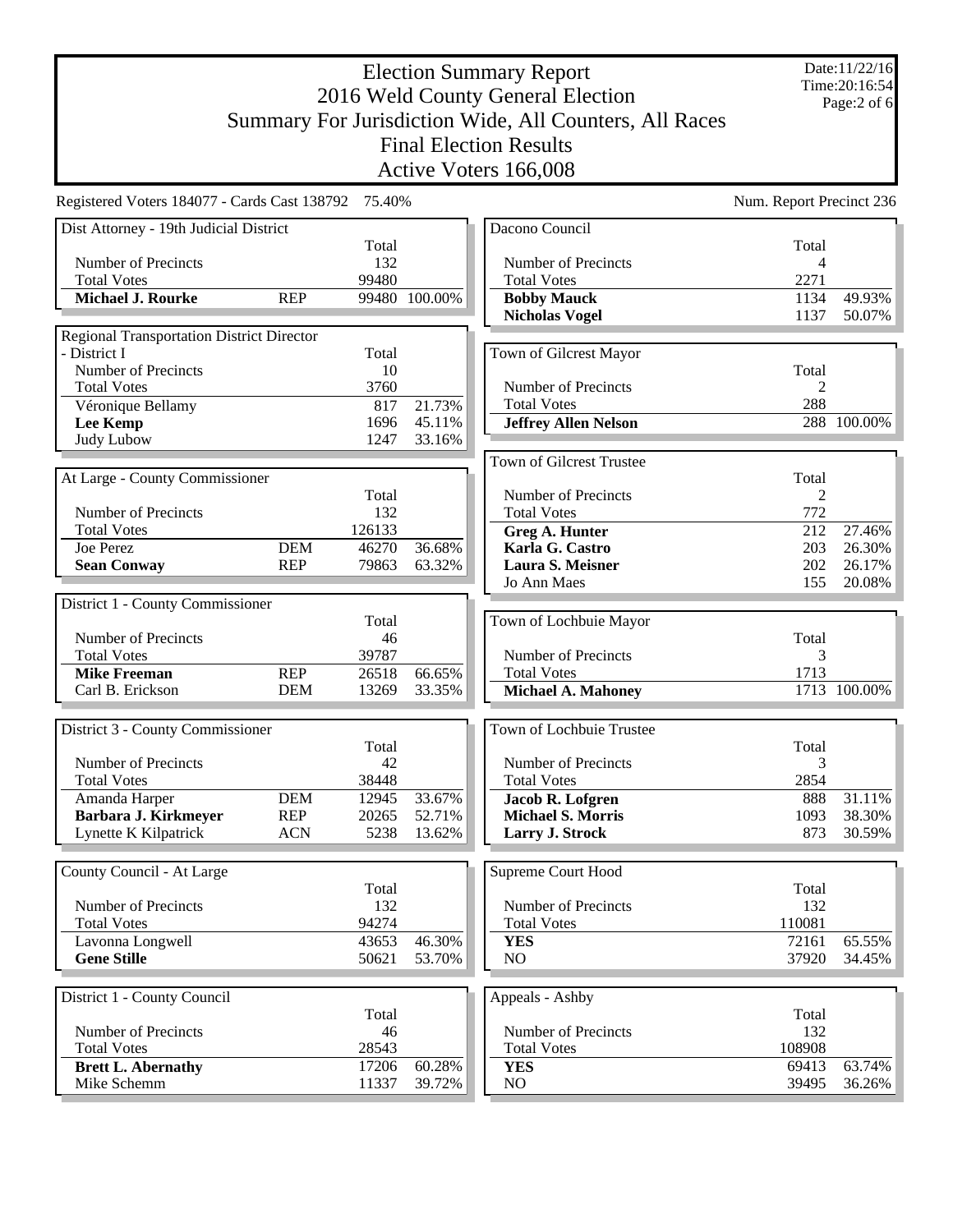Date:11/22/16 Time:20:16:54 Page:3 of 6

| Registered Voters 184077 - Cards Cast 138792 75.40%<br>Num. Report Precinct 236<br>Appeals - Román<br>Total<br>Total<br>Number of Precincts<br>132<br><b>Number of Precincts</b><br>132<br>107886<br><b>Total Votes</b><br><b>Total Votes</b><br>107356<br>68935<br>63.90%<br>71446<br>66.55%<br><b>YES</b><br><b>YES</b><br>N <sub>O</sub><br>38951<br>36.10%<br>NO<br>35910<br>33.45%<br>Appeals - Terry<br>Total<br>Total<br>Number of Precincts<br>132<br>Number of Precincts<br>132<br>107725<br>107510<br><b>Total Votes</b><br><b>Total Votes</b><br>65286<br>60.60%<br>67898<br>63.16%<br><b>YES</b><br><b>YES</b><br>N <sub>O</sub><br>42439<br>39.40%<br>N <sub>O</sub><br>39612<br>19th Judicial Dist - Hause<br>Total<br>Total<br>Number of Precincts<br>132<br>Number of Precincts<br>132<br>107602<br>108033<br><b>Total Votes</b><br><b>Total Votes</b><br>70705<br>65.71%<br>72093<br>66.73%<br><b>YES</b><br><b>YES</b><br>N <sub>O</sub><br>36897<br>34.29%<br>NO<br>35940<br>33.27%<br>19th Judicial Dist - Hoskins<br>Total<br>Total<br>132<br>Number of Precincts<br>132<br>Number of Precincts<br>107467<br>107956<br><b>Total Votes</b><br><b>Total Votes</b><br>71179<br>66.23%<br>72223<br>66.90%<br><b>YES</b><br><b>YES</b><br>N <sub>O</sub><br>36288<br>33.77%<br>N <sub>O</sub><br>35733<br>19th Judicial Dist - Lyons<br>Total<br>Total<br>Number of Precincts<br>132<br>Number of Precincts<br>132<br>107215<br>106844<br><b>Total Votes</b><br><b>Total Votes</b><br>66.84%<br>69345<br>71667<br>64.90%<br><b>YES</b><br><b>YES</b><br>N <sub>O</sub><br>35548<br>NO<br>37499<br>33.16%<br>19th Judicial Dist - Ouammen<br>Total<br>Total<br>Number of Precincts<br>132<br>Number of Precincts<br>132<br>107267<br>107122<br><b>Total Votes</b><br><b>Total Votes</b><br>58.88%<br>63160<br>70287<br>65.61%<br><b>YES</b><br><b>YES</b><br>NO.<br>44107<br>41.12%<br>NO<br>36835 |                     |  | Active Voters 166,008 |  |
|-------------------------------------------------------------------------------------------------------------------------------------------------------------------------------------------------------------------------------------------------------------------------------------------------------------------------------------------------------------------------------------------------------------------------------------------------------------------------------------------------------------------------------------------------------------------------------------------------------------------------------------------------------------------------------------------------------------------------------------------------------------------------------------------------------------------------------------------------------------------------------------------------------------------------------------------------------------------------------------------------------------------------------------------------------------------------------------------------------------------------------------------------------------------------------------------------------------------------------------------------------------------------------------------------------------------------------------------------------------------------------------------------------------------------------------------------------------------------------------------------------------------------------------------------------------------------------------------------------------------------------------------------------------------------------------------------------------------------------------------------------------------------------------------------------------------------------------------------------------------------------------------------------------------|---------------------|--|-----------------------|--|
| 36.84%                                                                                                                                                                                                                                                                                                                                                                                                                                                                                                                                                                                                                                                                                                                                                                                                                                                                                                                                                                                                                                                                                                                                                                                                                                                                                                                                                                                                                                                                                                                                                                                                                                                                                                                                                                                                                                                                                                            |                     |  |                       |  |
|                                                                                                                                                                                                                                                                                                                                                                                                                                                                                                                                                                                                                                                                                                                                                                                                                                                                                                                                                                                                                                                                                                                                                                                                                                                                                                                                                                                                                                                                                                                                                                                                                                                                                                                                                                                                                                                                                                                   | Appeals - Berger    |  |                       |  |
|                                                                                                                                                                                                                                                                                                                                                                                                                                                                                                                                                                                                                                                                                                                                                                                                                                                                                                                                                                                                                                                                                                                                                                                                                                                                                                                                                                                                                                                                                                                                                                                                                                                                                                                                                                                                                                                                                                                   |                     |  |                       |  |
|                                                                                                                                                                                                                                                                                                                                                                                                                                                                                                                                                                                                                                                                                                                                                                                                                                                                                                                                                                                                                                                                                                                                                                                                                                                                                                                                                                                                                                                                                                                                                                                                                                                                                                                                                                                                                                                                                                                   |                     |  |                       |  |
|                                                                                                                                                                                                                                                                                                                                                                                                                                                                                                                                                                                                                                                                                                                                                                                                                                                                                                                                                                                                                                                                                                                                                                                                                                                                                                                                                                                                                                                                                                                                                                                                                                                                                                                                                                                                                                                                                                                   |                     |  |                       |  |
|                                                                                                                                                                                                                                                                                                                                                                                                                                                                                                                                                                                                                                                                                                                                                                                                                                                                                                                                                                                                                                                                                                                                                                                                                                                                                                                                                                                                                                                                                                                                                                                                                                                                                                                                                                                                                                                                                                                   | Appeals - Bernard   |  |                       |  |
|                                                                                                                                                                                                                                                                                                                                                                                                                                                                                                                                                                                                                                                                                                                                                                                                                                                                                                                                                                                                                                                                                                                                                                                                                                                                                                                                                                                                                                                                                                                                                                                                                                                                                                                                                                                                                                                                                                                   |                     |  |                       |  |
|                                                                                                                                                                                                                                                                                                                                                                                                                                                                                                                                                                                                                                                                                                                                                                                                                                                                                                                                                                                                                                                                                                                                                                                                                                                                                                                                                                                                                                                                                                                                                                                                                                                                                                                                                                                                                                                                                                                   |                     |  |                       |  |
|                                                                                                                                                                                                                                                                                                                                                                                                                                                                                                                                                                                                                                                                                                                                                                                                                                                                                                                                                                                                                                                                                                                                                                                                                                                                                                                                                                                                                                                                                                                                                                                                                                                                                                                                                                                                                                                                                                                   |                     |  |                       |  |
|                                                                                                                                                                                                                                                                                                                                                                                                                                                                                                                                                                                                                                                                                                                                                                                                                                                                                                                                                                                                                                                                                                                                                                                                                                                                                                                                                                                                                                                                                                                                                                                                                                                                                                                                                                                                                                                                                                                   |                     |  |                       |  |
|                                                                                                                                                                                                                                                                                                                                                                                                                                                                                                                                                                                                                                                                                                                                                                                                                                                                                                                                                                                                                                                                                                                                                                                                                                                                                                                                                                                                                                                                                                                                                                                                                                                                                                                                                                                                                                                                                                                   |                     |  |                       |  |
| 33.10%<br>35.10%<br>34.39%                                                                                                                                                                                                                                                                                                                                                                                                                                                                                                                                                                                                                                                                                                                                                                                                                                                                                                                                                                                                                                                                                                                                                                                                                                                                                                                                                                                                                                                                                                                                                                                                                                                                                                                                                                                                                                                                                        | Appeals - Dunn      |  |                       |  |
|                                                                                                                                                                                                                                                                                                                                                                                                                                                                                                                                                                                                                                                                                                                                                                                                                                                                                                                                                                                                                                                                                                                                                                                                                                                                                                                                                                                                                                                                                                                                                                                                                                                                                                                                                                                                                                                                                                                   |                     |  |                       |  |
|                                                                                                                                                                                                                                                                                                                                                                                                                                                                                                                                                                                                                                                                                                                                                                                                                                                                                                                                                                                                                                                                                                                                                                                                                                                                                                                                                                                                                                                                                                                                                                                                                                                                                                                                                                                                                                                                                                                   |                     |  |                       |  |
|                                                                                                                                                                                                                                                                                                                                                                                                                                                                                                                                                                                                                                                                                                                                                                                                                                                                                                                                                                                                                                                                                                                                                                                                                                                                                                                                                                                                                                                                                                                                                                                                                                                                                                                                                                                                                                                                                                                   |                     |  |                       |  |
|                                                                                                                                                                                                                                                                                                                                                                                                                                                                                                                                                                                                                                                                                                                                                                                                                                                                                                                                                                                                                                                                                                                                                                                                                                                                                                                                                                                                                                                                                                                                                                                                                                                                                                                                                                                                                                                                                                                   |                     |  |                       |  |
|                                                                                                                                                                                                                                                                                                                                                                                                                                                                                                                                                                                                                                                                                                                                                                                                                                                                                                                                                                                                                                                                                                                                                                                                                                                                                                                                                                                                                                                                                                                                                                                                                                                                                                                                                                                                                                                                                                                   |                     |  |                       |  |
|                                                                                                                                                                                                                                                                                                                                                                                                                                                                                                                                                                                                                                                                                                                                                                                                                                                                                                                                                                                                                                                                                                                                                                                                                                                                                                                                                                                                                                                                                                                                                                                                                                                                                                                                                                                                                                                                                                                   | Appeals - Furman    |  |                       |  |
|                                                                                                                                                                                                                                                                                                                                                                                                                                                                                                                                                                                                                                                                                                                                                                                                                                                                                                                                                                                                                                                                                                                                                                                                                                                                                                                                                                                                                                                                                                                                                                                                                                                                                                                                                                                                                                                                                                                   |                     |  |                       |  |
|                                                                                                                                                                                                                                                                                                                                                                                                                                                                                                                                                                                                                                                                                                                                                                                                                                                                                                                                                                                                                                                                                                                                                                                                                                                                                                                                                                                                                                                                                                                                                                                                                                                                                                                                                                                                                                                                                                                   |                     |  |                       |  |
|                                                                                                                                                                                                                                                                                                                                                                                                                                                                                                                                                                                                                                                                                                                                                                                                                                                                                                                                                                                                                                                                                                                                                                                                                                                                                                                                                                                                                                                                                                                                                                                                                                                                                                                                                                                                                                                                                                                   |                     |  |                       |  |
|                                                                                                                                                                                                                                                                                                                                                                                                                                                                                                                                                                                                                                                                                                                                                                                                                                                                                                                                                                                                                                                                                                                                                                                                                                                                                                                                                                                                                                                                                                                                                                                                                                                                                                                                                                                                                                                                                                                   |                     |  |                       |  |
|                                                                                                                                                                                                                                                                                                                                                                                                                                                                                                                                                                                                                                                                                                                                                                                                                                                                                                                                                                                                                                                                                                                                                                                                                                                                                                                                                                                                                                                                                                                                                                                                                                                                                                                                                                                                                                                                                                                   |                     |  |                       |  |
|                                                                                                                                                                                                                                                                                                                                                                                                                                                                                                                                                                                                                                                                                                                                                                                                                                                                                                                                                                                                                                                                                                                                                                                                                                                                                                                                                                                                                                                                                                                                                                                                                                                                                                                                                                                                                                                                                                                   | Appeals - Hawthorne |  |                       |  |
|                                                                                                                                                                                                                                                                                                                                                                                                                                                                                                                                                                                                                                                                                                                                                                                                                                                                                                                                                                                                                                                                                                                                                                                                                                                                                                                                                                                                                                                                                                                                                                                                                                                                                                                                                                                                                                                                                                                   |                     |  |                       |  |
|                                                                                                                                                                                                                                                                                                                                                                                                                                                                                                                                                                                                                                                                                                                                                                                                                                                                                                                                                                                                                                                                                                                                                                                                                                                                                                                                                                                                                                                                                                                                                                                                                                                                                                                                                                                                                                                                                                                   |                     |  |                       |  |
|                                                                                                                                                                                                                                                                                                                                                                                                                                                                                                                                                                                                                                                                                                                                                                                                                                                                                                                                                                                                                                                                                                                                                                                                                                                                                                                                                                                                                                                                                                                                                                                                                                                                                                                                                                                                                                                                                                                   |                     |  |                       |  |
|                                                                                                                                                                                                                                                                                                                                                                                                                                                                                                                                                                                                                                                                                                                                                                                                                                                                                                                                                                                                                                                                                                                                                                                                                                                                                                                                                                                                                                                                                                                                                                                                                                                                                                                                                                                                                                                                                                                   |                     |  |                       |  |
|                                                                                                                                                                                                                                                                                                                                                                                                                                                                                                                                                                                                                                                                                                                                                                                                                                                                                                                                                                                                                                                                                                                                                                                                                                                                                                                                                                                                                                                                                                                                                                                                                                                                                                                                                                                                                                                                                                                   |                     |  |                       |  |
|                                                                                                                                                                                                                                                                                                                                                                                                                                                                                                                                                                                                                                                                                                                                                                                                                                                                                                                                                                                                                                                                                                                                                                                                                                                                                                                                                                                                                                                                                                                                                                                                                                                                                                                                                                                                                                                                                                                   | Appeals - Jones     |  |                       |  |
|                                                                                                                                                                                                                                                                                                                                                                                                                                                                                                                                                                                                                                                                                                                                                                                                                                                                                                                                                                                                                                                                                                                                                                                                                                                                                                                                                                                                                                                                                                                                                                                                                                                                                                                                                                                                                                                                                                                   |                     |  |                       |  |
|                                                                                                                                                                                                                                                                                                                                                                                                                                                                                                                                                                                                                                                                                                                                                                                                                                                                                                                                                                                                                                                                                                                                                                                                                                                                                                                                                                                                                                                                                                                                                                                                                                                                                                                                                                                                                                                                                                                   |                     |  |                       |  |
|                                                                                                                                                                                                                                                                                                                                                                                                                                                                                                                                                                                                                                                                                                                                                                                                                                                                                                                                                                                                                                                                                                                                                                                                                                                                                                                                                                                                                                                                                                                                                                                                                                                                                                                                                                                                                                                                                                                   |                     |  |                       |  |
|                                                                                                                                                                                                                                                                                                                                                                                                                                                                                                                                                                                                                                                                                                                                                                                                                                                                                                                                                                                                                                                                                                                                                                                                                                                                                                                                                                                                                                                                                                                                                                                                                                                                                                                                                                                                                                                                                                                   |                     |  |                       |  |
|                                                                                                                                                                                                                                                                                                                                                                                                                                                                                                                                                                                                                                                                                                                                                                                                                                                                                                                                                                                                                                                                                                                                                                                                                                                                                                                                                                                                                                                                                                                                                                                                                                                                                                                                                                                                                                                                                                                   |                     |  |                       |  |
|                                                                                                                                                                                                                                                                                                                                                                                                                                                                                                                                                                                                                                                                                                                                                                                                                                                                                                                                                                                                                                                                                                                                                                                                                                                                                                                                                                                                                                                                                                                                                                                                                                                                                                                                                                                                                                                                                                                   | Appeals - Navarro   |  | Amendment T           |  |
| Total<br>Total                                                                                                                                                                                                                                                                                                                                                                                                                                                                                                                                                                                                                                                                                                                                                                                                                                                                                                                                                                                                                                                                                                                                                                                                                                                                                                                                                                                                                                                                                                                                                                                                                                                                                                                                                                                                                                                                                                    |                     |  |                       |  |
| Number of Precincts<br>132<br>Number of Precincts<br>132                                                                                                                                                                                                                                                                                                                                                                                                                                                                                                                                                                                                                                                                                                                                                                                                                                                                                                                                                                                                                                                                                                                                                                                                                                                                                                                                                                                                                                                                                                                                                                                                                                                                                                                                                                                                                                                          |                     |  |                       |  |
| 127218<br><b>Total Votes</b><br>107498<br><b>Total Votes</b>                                                                                                                                                                                                                                                                                                                                                                                                                                                                                                                                                                                                                                                                                                                                                                                                                                                                                                                                                                                                                                                                                                                                                                                                                                                                                                                                                                                                                                                                                                                                                                                                                                                                                                                                                                                                                                                      |                     |  |                       |  |
| 60.81%<br>65374<br>51379<br>40.39%<br><b>YES</b><br><b>YES</b>                                                                                                                                                                                                                                                                                                                                                                                                                                                                                                                                                                                                                                                                                                                                                                                                                                                                                                                                                                                                                                                                                                                                                                                                                                                                                                                                                                                                                                                                                                                                                                                                                                                                                                                                                                                                                                                    |                     |  |                       |  |
| NO.<br>42124<br>39.19%<br>75839<br>59.61%<br>N <sub>O</sub>                                                                                                                                                                                                                                                                                                                                                                                                                                                                                                                                                                                                                                                                                                                                                                                                                                                                                                                                                                                                                                                                                                                                                                                                                                                                                                                                                                                                                                                                                                                                                                                                                                                                                                                                                                                                                                                       |                     |  |                       |  |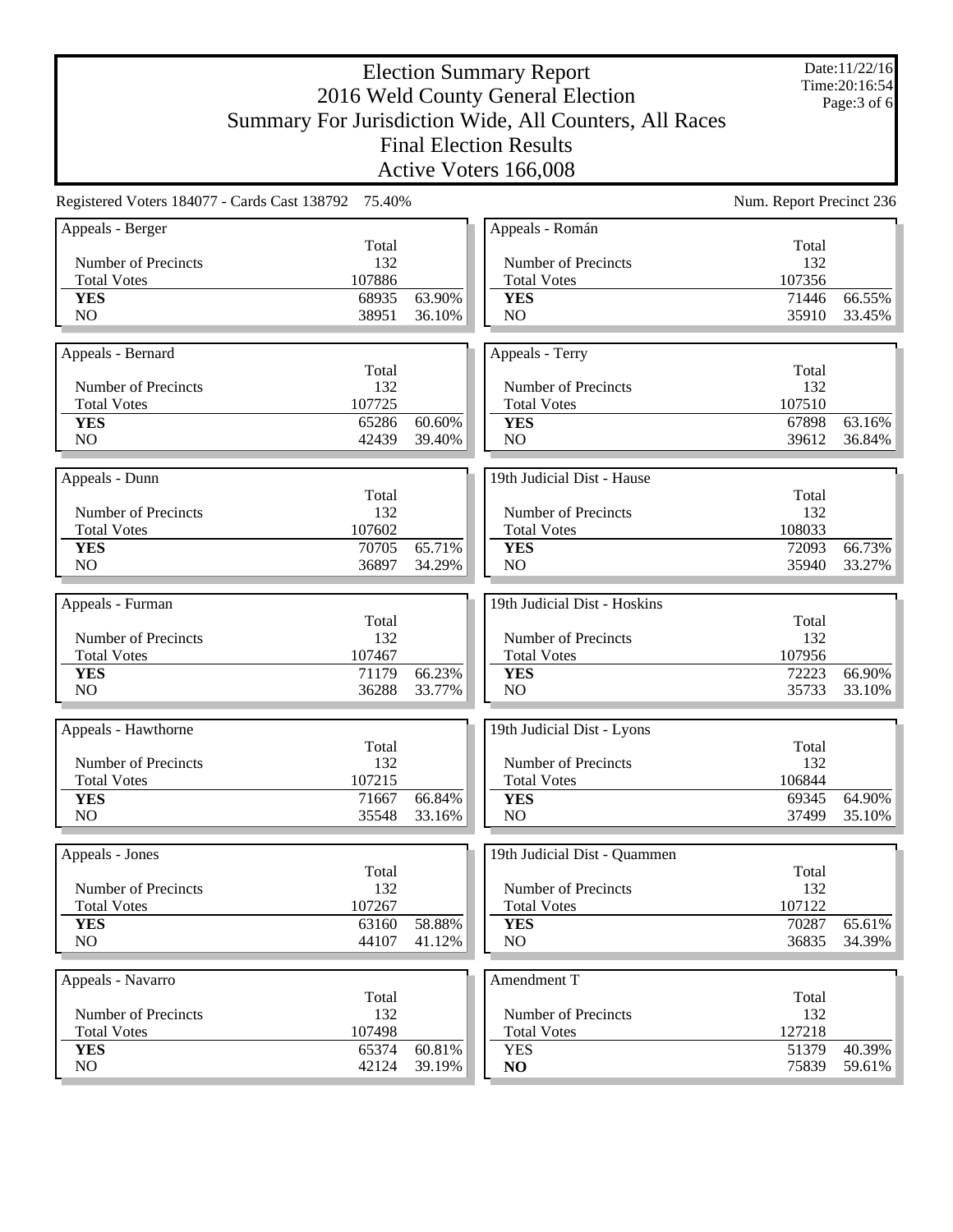Date:11/22/16 Time:20:16:54 Page:4 of 6

|                                                     |                |                  | Active Voters 166,008 |                          |                  |
|-----------------------------------------------------|----------------|------------------|-----------------------|--------------------------|------------------|
| Registered Voters 184077 - Cards Cast 138792 75.40% |                |                  |                       | Num. Report Precinct 236 |                  |
| Amendment U                                         |                |                  | Proposition 108       |                          |                  |
|                                                     | Total          |                  |                       | Total                    |                  |
| Number of Precincts                                 | 132            |                  | Number of Precincts   | 132                      |                  |
| <b>Total Votes</b>                                  | 123537         |                  | <b>Total Votes</b>    | 128207                   |                  |
| <b>YES</b>                                          | 49842          | 40.35%           | <b>YES</b>            | 65085                    | 50.77%           |
| NO                                                  | 73695          | 59.65%           | N <sub>O</sub>        | 63122                    | 49.23%           |
| Amendment 69                                        |                |                  | Dacono 2A             |                          |                  |
|                                                     | Total          |                  |                       | Total                    |                  |
| Number of Precincts                                 | 132            |                  | Number of Precincts   | 4                        |                  |
| <b>Total Votes</b>                                  | 131514         |                  | <b>Total Votes</b>    | 2074                     |                  |
| <b>YES</b>                                          | 20037          | 15.24%           | <b>YES</b>            | 1066                     | 51.40%           |
| NO                                                  | 111477         | 84.76%           | NO                    | 1008                     | 48.60%           |
| Amendment 70                                        |                |                  | Fort Lupton 2B        |                          |                  |
|                                                     | Total          |                  |                       | Total                    |                  |
| Number of Precincts                                 | 132            |                  | Number of Precincts   | 6                        |                  |
| <b>Total Votes</b>                                  | 133870         |                  | <b>Total Votes</b>    | 2888                     |                  |
| <b>YES</b>                                          | 62452          | 46.65%           | <b>YES</b>            | 989                      | 34.25%           |
| NO                                                  | 71418          | 53.35%           | NO                    | 1899                     | 65.75%           |
|                                                     |                |                  |                       |                          |                  |
| Amendment 71                                        |                |                  | Fort Lupton 2C        |                          |                  |
|                                                     | Total          |                  |                       | Total                    |                  |
| Number of Precincts                                 | 132            |                  | Number of Precincts   | 6                        |                  |
| <b>Total Votes</b>                                  | 129749         |                  | <b>Total Votes</b>    | 2892                     |                  |
| <b>YES</b>                                          | 77525          | 59.75%           | <b>YES</b>            | 940                      | 32.50%           |
| N <sub>O</sub>                                      | 52224          | 40.25%           | NO                    | 1952                     | 67.50%           |
| Amendment 72                                        |                |                  | Nunn 2D               |                          |                  |
|                                                     | Total          |                  |                       | Total                    |                  |
| Number of Precincts                                 | 132            |                  | Number of Precincts   | $\overline{2}$           |                  |
| <b>Total Votes</b>                                  | 133886         |                  | <b>Total Votes</b>    | 234                      |                  |
| <b>YES</b>                                          | 48891          | 36.52%           | <b>YES</b>            | 131                      | 55.98%           |
| NO                                                  | 84995          | 63.48%           | N <sub>O</sub>        | 103                      | 44.02%           |
|                                                     |                |                  |                       |                          |                  |
| Proposition 106                                     |                |                  | Firestone 2E          |                          |                  |
|                                                     | Total          |                  |                       | Total                    |                  |
| Number of Precincts                                 | 132            |                  | Number of Precincts   | 13                       |                  |
| <b>Total Votes</b>                                  | 132143         |                  | <b>Total Votes</b>    | 6394                     |                  |
| <b>YES</b><br>NO.                                   | 76285<br>55858 | 57.73%<br>42.27% | <b>YES</b><br>NO      | 2971<br>3423             | 46.47%<br>53.53% |
|                                                     |                |                  |                       |                          |                  |
| Proposition 107                                     |                |                  | Hudson 2F             |                          |                  |
|                                                     | Total          |                  |                       | Total                    |                  |
| Number of Precincts                                 | 132            |                  | Number of Precincts   | 2                        |                  |
| <b>Total Votes</b>                                  | 128903         |                  | <b>Total Votes</b>    | 600                      |                  |
| <b>YES</b>                                          | 76969          | 59.71%           | <b>YES</b>            | 490                      | 81.67%           |
| NO.                                                 | 51934          | 40.29%           | NO                    | 110                      | 18.33%           |
|                                                     |                |                  |                       |                          |                  |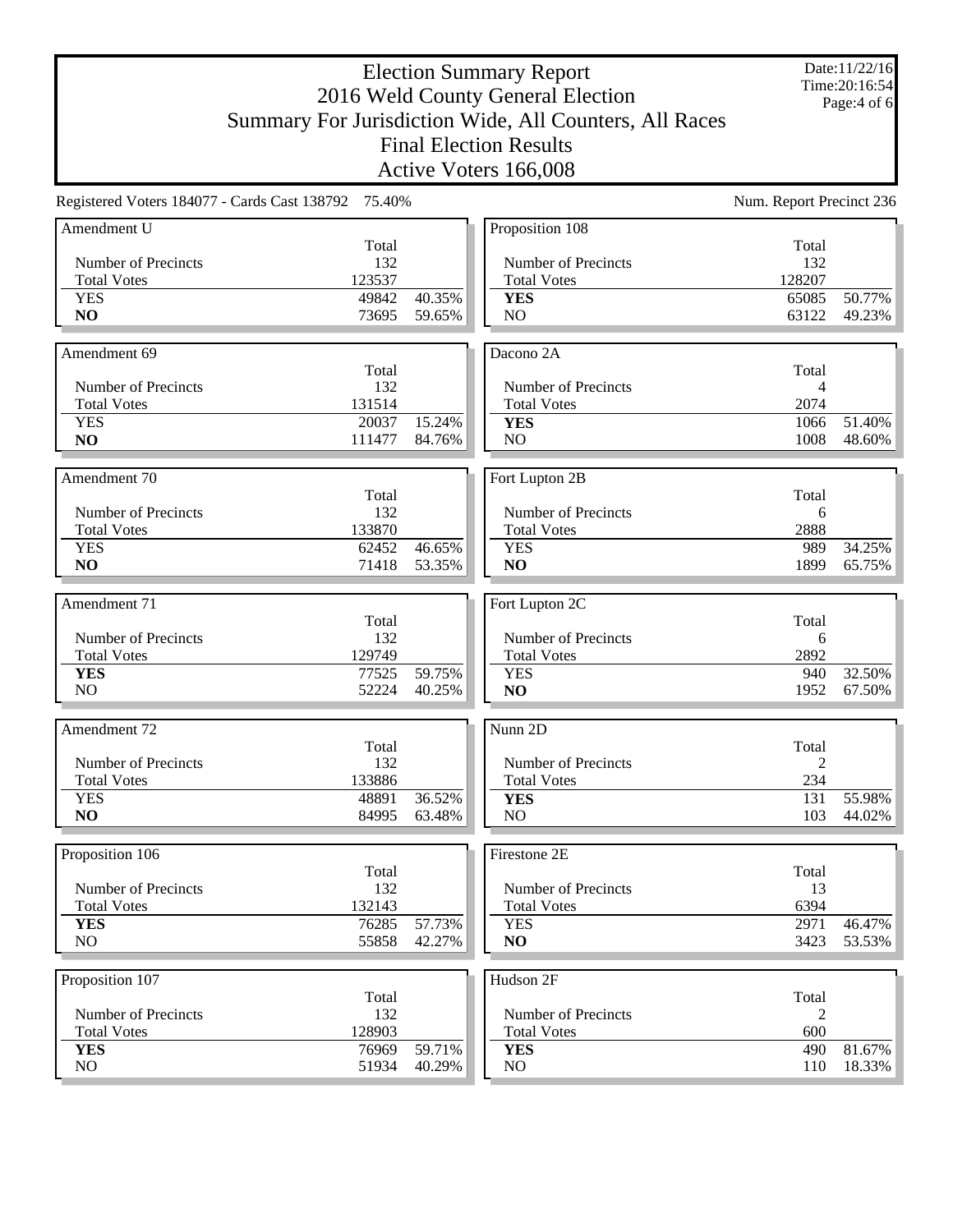Date:11/22/16 Time:20:16:54 Page:5 of 6

|                                                     |                |                  | Active Voters 166,008        |                          |                  |
|-----------------------------------------------------|----------------|------------------|------------------------------|--------------------------|------------------|
| Registered Voters 184077 - Cards Cast 138792 75.40% |                |                  |                              | Num. Report Precinct 236 |                  |
| Gilcrest 2G                                         |                |                  | Windsor RE-4 3C              |                          |                  |
|                                                     | Total          |                  |                              | Total                    |                  |
| Number of Precincts                                 | $\overline{2}$ |                  | Number of Precincts          | 22                       |                  |
| <b>Total Votes</b>                                  | 401            |                  | <b>Total Votes</b>           | 15785                    |                  |
| <b>YES</b><br>N <sub>O</sub>                        | 140<br>261     | 34.91%<br>65.09% | <b>YES</b><br>N <sub>O</sub> | 9093<br>6692             | 57.61%<br>42.39% |
|                                                     |                |                  |                              |                          |                  |
| Lochbuie 2H                                         |                |                  | Gilcrest RE-1 3D             |                          |                  |
|                                                     | Total          |                  |                              | Total                    |                  |
| Number of Precincts                                 | 3              |                  | Number of Precincts          | 13                       |                  |
| <b>Total Votes</b>                                  | 2196           |                  | <b>Total Votes</b>           | 4565                     |                  |
| <b>YES</b>                                          | 2002           | 91.17%           | <b>YES</b>                   | 2497                     | 54.70%           |
| NO                                                  | 194            | 8.83%            | NO                           | 2068                     | 45.30%           |
|                                                     |                |                  |                              |                          |                  |
| Lochbuie 2I                                         |                |                  | Thompson District R2-J 3D    |                          |                  |
|                                                     | Total          |                  |                              | Total                    |                  |
| Number of Precincts                                 | 3              |                  | Number of Precincts          | 2                        |                  |
| <b>Total Votes</b>                                  | 2190           |                  | <b>Total Votes</b>           | 446                      |                  |
| <b>YES</b>                                          | 1374           | 62.74%           | <b>YES</b>                   | 156                      | 34.98%           |
| NO                                                  | 816            | 37.26%           | NO                           | 290                      | 65.02%           |
|                                                     |                |                  |                              |                          |                  |
| Lochbuie 2J                                         | Total          |                  | Thompson District R2-J 3E    | Total                    |                  |
| Number of Precincts                                 | 3              |                  | Number of Precincts          | 2                        |                  |
| <b>Total Votes</b>                                  | 2208           |                  | <b>Total Votes</b>           | 447                      |                  |
| <b>YES</b>                                          | 1005           | 45.52%           | <b>YES</b>                   | 161                      | 36.02%           |
| NO                                                  | 1203           | 54.48%           | NO                           | 286                      | 63.98%           |
|                                                     |                |                  |                              |                          |                  |
| District 6 3A                                       |                |                  | Ft Lupton RE-8 3E            |                          |                  |
|                                                     | Total          |                  |                              | Total                    |                  |
| Number of Precincts                                 | 55             |                  | Number of Precincts          | 10                       |                  |
| <b>Total Votes</b>                                  | 48540          |                  | <b>Total Votes</b>           | 5585                     |                  |
| <b>YES</b>                                          | 23582          | 48.58%           | <b>YES</b>                   | 2868                     | 51.35%           |
| N <sub>O</sub>                                      | 24958          | 51.42%           | N <sub>O</sub>               | 2717                     | 48.65%           |
|                                                     |                |                  |                              |                          |                  |
| St. Vrain 3A                                        | Total          |                  | Keenesburg RE-3J 3F          | Total                    |                  |
| Number of Precincts                                 | 31             |                  | Number of Precincts          | 9                        |                  |
| <b>Total Votes</b>                                  | 28411          |                  | <b>Total Votes</b>           | 6103                     |                  |
| <b>YES</b>                                          | 15557          | 54.76%           | <b>YES</b>                   | 3535                     | 57.92%           |
| NO                                                  | 12854          | 45.24%           | NO                           | 2568                     | 42.08%           |
|                                                     |                |                  |                              |                          |                  |
| Windsor RE-4 3B                                     |                |                  | Keenesburg RE-3J 3G          |                          |                  |
|                                                     | Total          |                  |                              | Total                    |                  |
| Number of Precincts                                 | 22             |                  | Number of Precincts          | 9                        |                  |
| <b>Total Votes</b>                                  | 15798          |                  | <b>Total Votes</b>           | 6084                     |                  |
| <b>YES</b>                                          | 8874           | 56.17%           | <b>YES</b>                   | 3539                     | 58.17%           |
| NO                                                  | 6924           | 43.83%           | N <sub>O</sub>               | 2545                     | 41.83%           |
|                                                     |                |                  |                              |                          |                  |